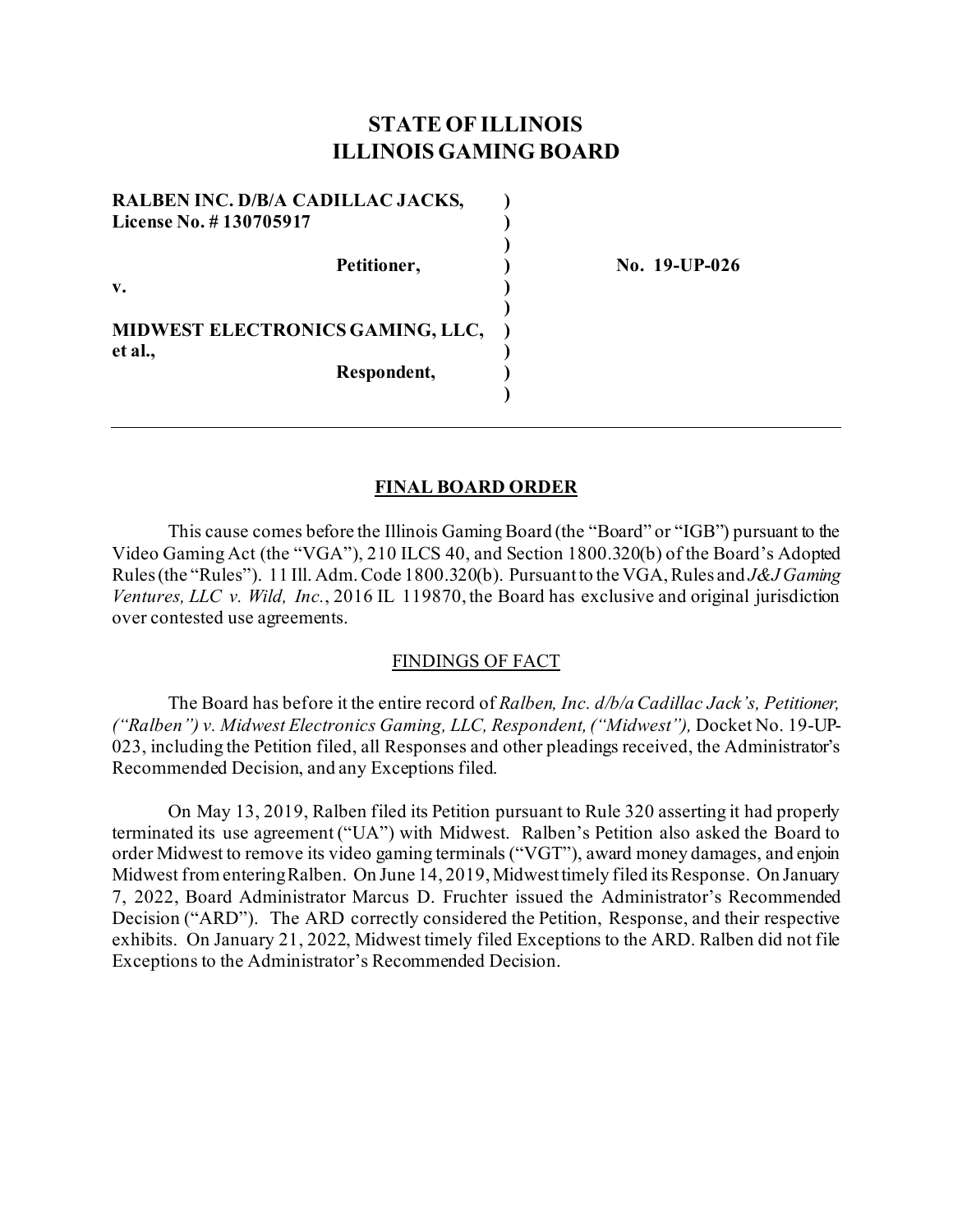#### CONCLUSIONS OF LAW

Contrary to the claims in Midwest's Response and Exception, the Board has not deprived Midwest of due process, ignored evidence, applied its rules retroactively, or exceeded its jurisdiction. In *Wild*, the Illinois Supreme Court recognized that there is no common law right to profit from gambling, the VGA which legalized video gaming is an exception to the general prohibition on gambling, the Board has original and exclusive jurisdiction over use agreements, and by "legalizing the use of video gaming terminals for commercial gambling purposes, the legislature enacted a comprehensive statutory scheme, *creating rights and duties that have no counterpart in common law or equity.*" *Wild* at ¶ 32 (emphasis added).

The ARD accurately expressed the Board's policy preference to promote a level playing field between licensed establishments and licensed terminal operators in matters of UA renewals and terminations. It also correctly determined the Board's inquiry under Rule  $320(b)(1)(D)$  is whether the renewal provision in the Midwest/Ralben UA "poses such obstacles against nonrenewal, or confusion about the procedures for non-renewal, as to constitute an undue burden on the licensed video gaming location that has entered into the provision." 11 Ill. Admin. Code 1800.320(b)(1)(D). The ARD rightly found that, on its face, the non-renewal provision (Paragraph 15) of the Midwest/Ralben UA imposes such obstacles against non-renewal as to constitute an undue burden on Ralben to terminate under Rule 320(b)(1)(D).

Therefore, after careful review and consideration of the entire record, the Board hereby:

- (1) Adopts the Administrator's Recommended Decision;
- (2) Finds that Ralben proved its May 13, 2019 Petition by clear and convincing evidence;
- (3) Orders Midwest to remove its video gaming terminals from Ralben within 30 calendar days of the entry of the final Order.

Board Rules do not allow or require any motion or request for reconsideration. This is a final order subject to judicial review under the Administrative Review Law pursuant to 230 ILCS 10/17.1.

### VOTED THIS THE TENTH DAY OF MARCH, 2022





Anthony Garcia Marc Bell

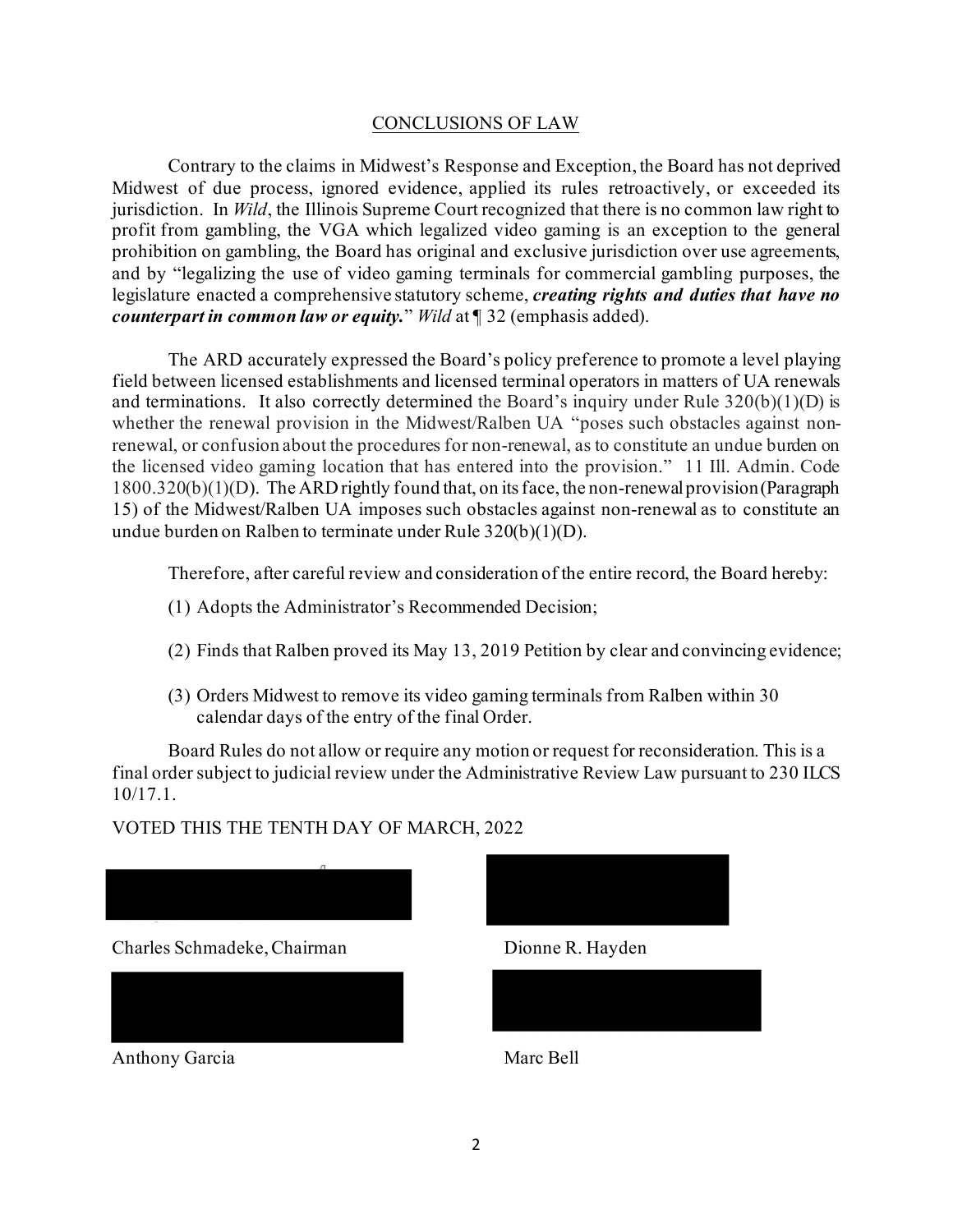The following is a list of all parties of record to *Ralben Entertainment Gaming, LLC, Petitioner, ("Ralben") v. Midwest Electronics Gaming, LLC, Respondent, ("Midwest"),* Docket No. 19-UP-026. Pursuant to Board Rules 1800.320(b)(2)(A), 1800.320(b)(12), 1800.320 (b)(13), and 1800.140, this Final Order is being served via e-mail and becomes effective upon such service.

Addresses of the Parties:

Attorney for Ralben, Inc. d/b/a Cadillac Jacks James Bass 232 East Front Street Bloomington, IL 617001 [jim@jamesbasslaw.com](mailto:jim@jamesbasslaw.com)

Attorney for Midwest Electronics Gaming, LLC Jim Murphy [jmurphy@clarkhill.com](mailto:jmurphy@clarkhill.com) Clark Hill 130 E. Randolph St., 39th Fl. Chicago, IL 60601

Midwest Electronics Gaming, LLC Tim Jones [Tim@Midwest.bz](mailto:Tim@Midwest.bz) 601 N. Main St. Ellsworth, IL 61737

Cadillac Jacks c/o [bentleymotorsinc@gmail.com](mailto:bentleymotorsinc@gmail.com) 1507 S MAIN Bloomington, IL 61701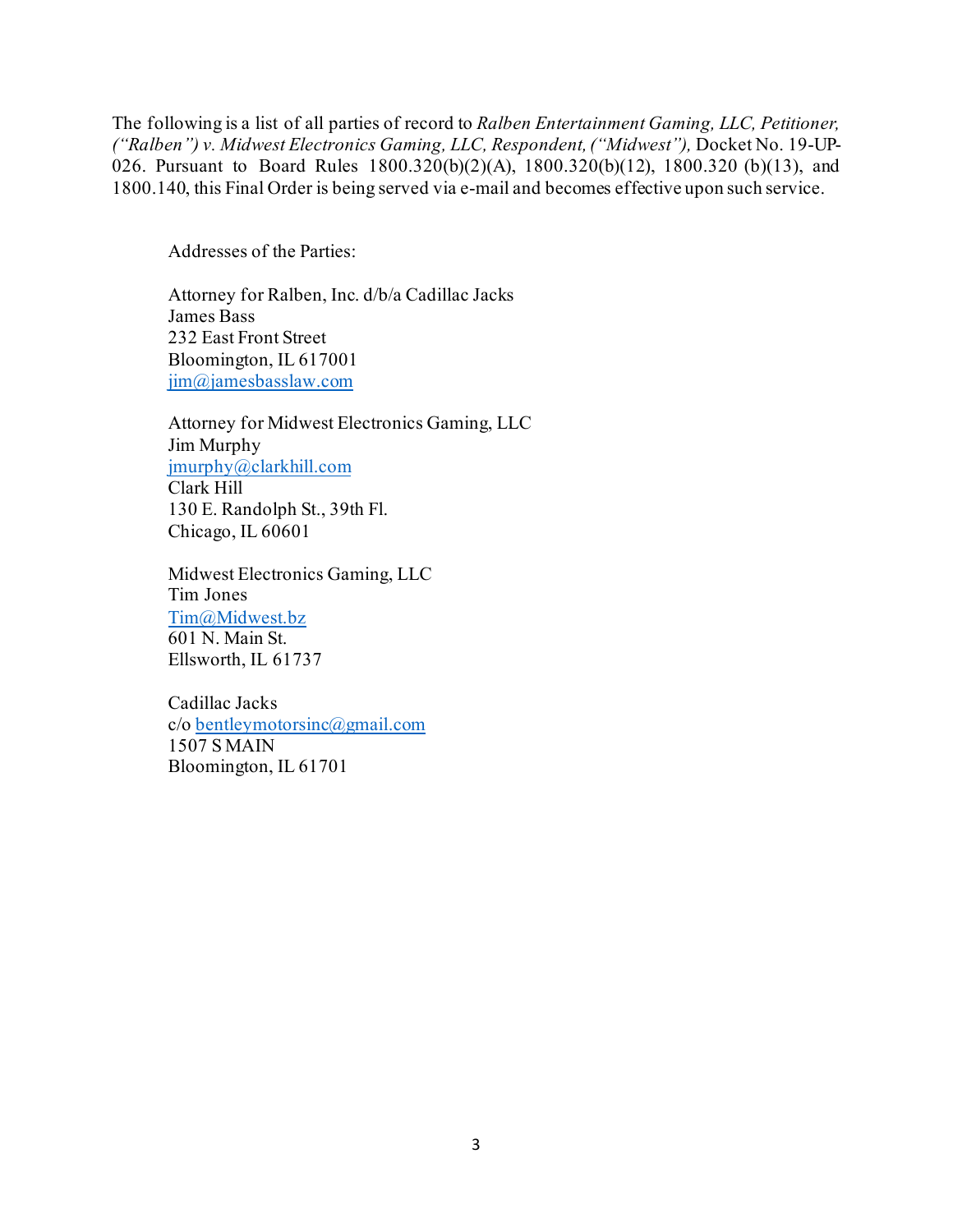## **STATE OF ILLINOIS ILLINOIS GAMING BOARD**

**)** 

**)** 

**)** 

**RALBEN INC. D/B/A CADILLAC JACKS, )**  License No. # 130705917 **but also have a set of the set of the set of the set of the set of the set of the set of the set of the set of the set of the set of the set of the set of the set of the set of the set of the set o** Petitioner, **19-UP-026 No. 19-UP-026 v. ) MIDWEST ELECTRONICS GAMING, LLC, ) et al., ) Respondent, )** 

#### **ADMINISTRATOR'S RECOMMENDED DECISION**

This dispute comes before the Illinois Gaming Board (the "Board" or "IGB") under Section 1800.320(b) of the Board's Adopted Rules (the "Rules"). 11 Ill. Adm. Code 1800.320(b). This Recommendation issues under Rule 320(b)(6). 11 Ill. Adm. Code 1800.320(b)(6).

Petitioner Ralben, Inc. d/b/a Cadillac Jacks ("Ralben") asks the Board to: (1) issue a preliminary injunction requiring Midwest Electronics Gaming, LLC's ("Midwest") to remove its video gaming terminals("VGTs"); (2) enjoin Midwest from entering Ralben's property after the removal of its VGTs; (3) allow Ralben to disconnect and discard Midwest's VGTs; (4) authorize Ralben to negotiate with other terminal operators ("TO") for the placement and operation of VGTs; (5) find that Midwest breached its March 12, 2014 Use Agreement ("UA") with Ralben; and (6) award Ralben damages of one thousand dollars (\$1,000.00) per day for each day that Midwest failed to remove its VGTs following May 12, 2019.

As a threshold procedural matter, Ralben's Petition largely seeks relief that the Board does not have the authority to grant under Rule 320(b). Specifically, the Board cannot issue preliminary injunctions, allow Ralben to disconnect and discard Midwest's VGTs, enjoin Midwest from entering Ralben, or award money damages to Ralben. Further, licensed video gaming locations and licensed terminal operators do not require Board authorization to conduct legal business discussions or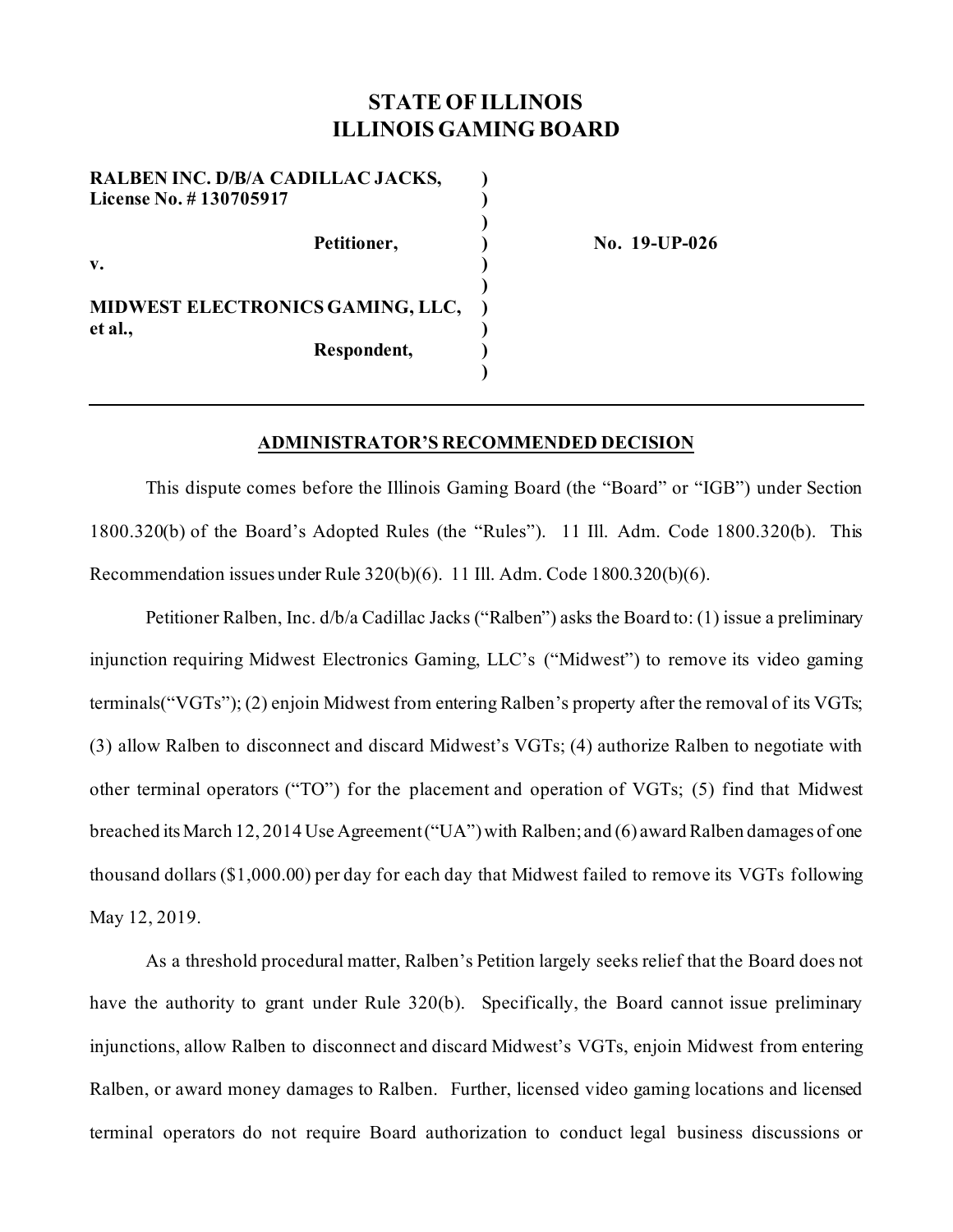negotiations. In the context of a 320 Petition, the Board is limited to deciding whether an agreement, or portion of an agreement, is valid for the placement and operation of video gamingterminals in a licensed video gaming location. 11 Ill. Adm. Code 1800.320(b)(10). The Board has the express authority to order a licensed terminal operator to remove its VGTs from a licensed establishment if an agreement (or portion of the agreement) is invalidated, but the Board cannot award monetary damages of any kind. *Id.* Accordingly, the only relief we will consider awarding to Ralben on the basis of its Petition is an order invalidating its UA with Midwest and requiring Midwest to remove its VGTs from Ralben.

After consideration of the parties' submissions, I recommend the Board grant Ralben's Petition in part to require Midwest to remove its VGTs from Ralben within 30 calendar days of the entry of a final Board Order in this matter.

#### **I. JURISDICTION**

The Video Gaming Act (the "VGA") confers jurisdiction and authority upon the Board to supervise all video gaming operations in Illinois. 230 ILCS 40/78; *J&J Gaming Ventures, LLC v. Wild, Inc.*, 2016 IL 119870 **[16** 3, 39-40. The Board has all powers necessary and proper to effectively execute the VGA, including authority to adopt regulations for the purpose of administering the VGA and "provide for the prevention of practices detrimental to the public interest and for the best interests of video gaming." *Wild*, 2016 IL 119870 ¶ 3*.* The VGA provides "a comprehensive statutory scheme that vests jurisdiction over video gaming operations" with the Board. *Id.* ¶ 42. "By legalizing the use of video gaming terminals for commercial gambling purposes, the legislature enacted a comprehensive statutory scheme, creating rights and duties that have no counterpart in common law or equity." *Id.* ¶ 32. The Board's broad authority over all aspects of video gaming includes the "exclusive, original jurisdiction" to determine the validity and enforceability over agreements that "purport to control placement and operation of video gaming terminals." *Id*; *see also* 11 Ill. Adm. Code 1800.320(b)(1).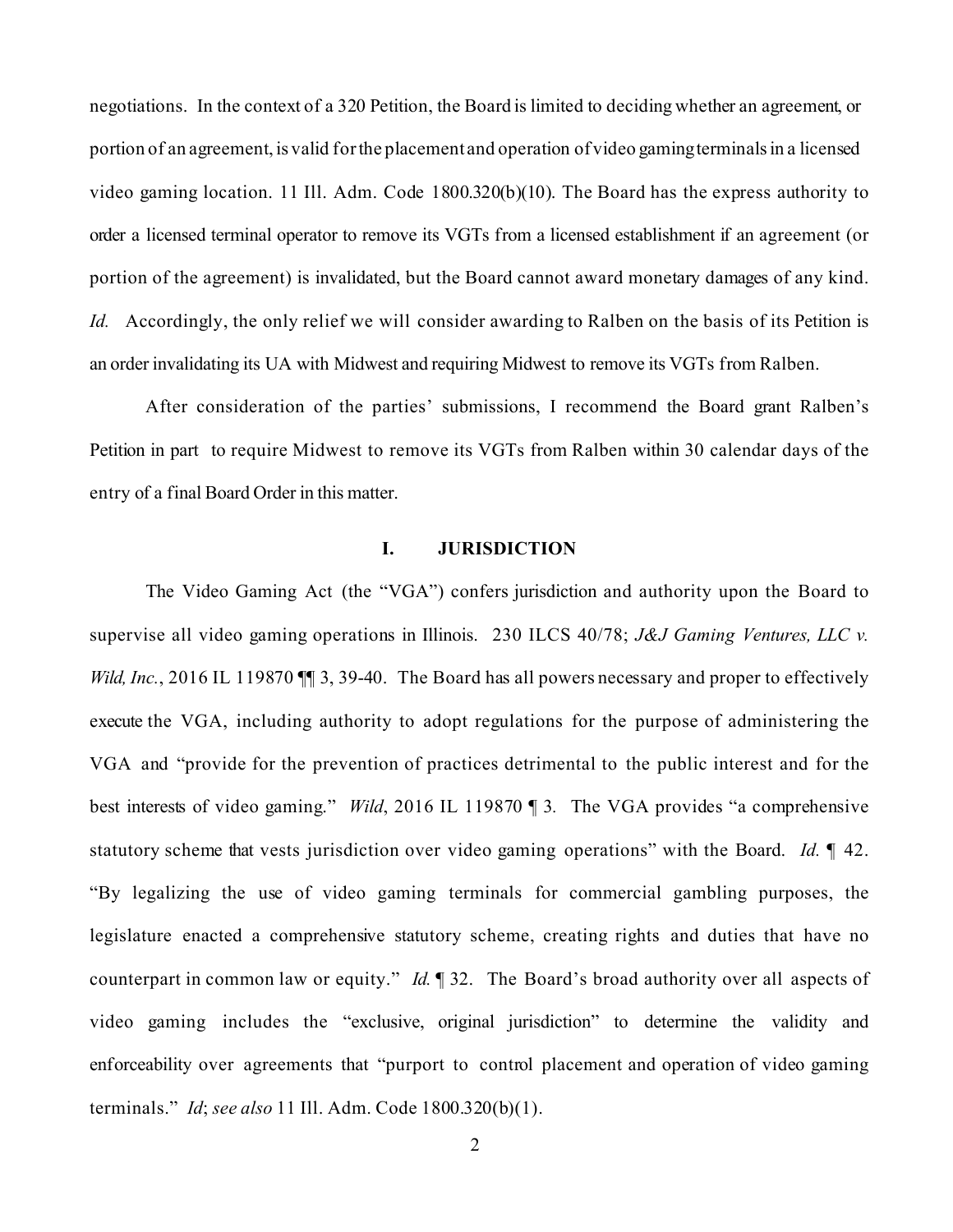### **II. RELEVANT BACKGROUND**

On March 12, 2014, location licensee Ralben entered into a UA with licensed terminal operator Midwest. The parties' UA gave Midwest the exclusive right to place and operate VGTs in Ralben for five years from and after the date of commencement of video gaming at Ralben. The UA further provided that it "shall automatically be renewed for a period of five (5) years…unless [Midwest] is notified in writing by [Ralben] through the United States Postal Service by certified mail, return receipt requested and such written notice from [Ralben] is received by [Midwest] not more than 90 days and not less than 60 days prior to the expiration of the Initial Term of [Ralben's] intent to terminate this Agreement." On May 12, 2014, video gaming went live at Ralben and the parties' UA commenced. The five-year anniversary of the commencement of video gaming at Ralben under the Midwest/Ralben UA is May 12, 2019.

The UA imposed certain hurdles for Ralben to clear before it could non-renew or terminate the UA and engage a different terminal operator. Specifically, paragraph 15 provided that if Ralben notified Midwest of its intent to non-renew because of a competing offer from a different terminal operator, Ralben "shall provide a complete copy of said written offer," Midwest will have thirty days to match the competing offer, and Ralben shall withdraw its non-renewal notice.

On February 17, 2019, Ralben sent notice to Midwest of its intent to terminate and non-renew their UA effective May 13, 2019. On March 8, 2019, Ralben sent an additional notice to Midwest of its intent to terminate and non-renew their UA effective May 13, 2019. Midwest rejected Ralben's notices, asserting that Ralben failed to comply with the UA's non-renewal provisions. On or about March 22, 2019, Midwest informed Ralben that its February 17, 2019 and March 8, 2019 termination letters do "not meet the requirements set forth in the Use Agreement…" and the "Notice off non-renewal is withdrawn and the [UA] will now renew according to its terms." Ralben filed this Petition on May 13, 2019.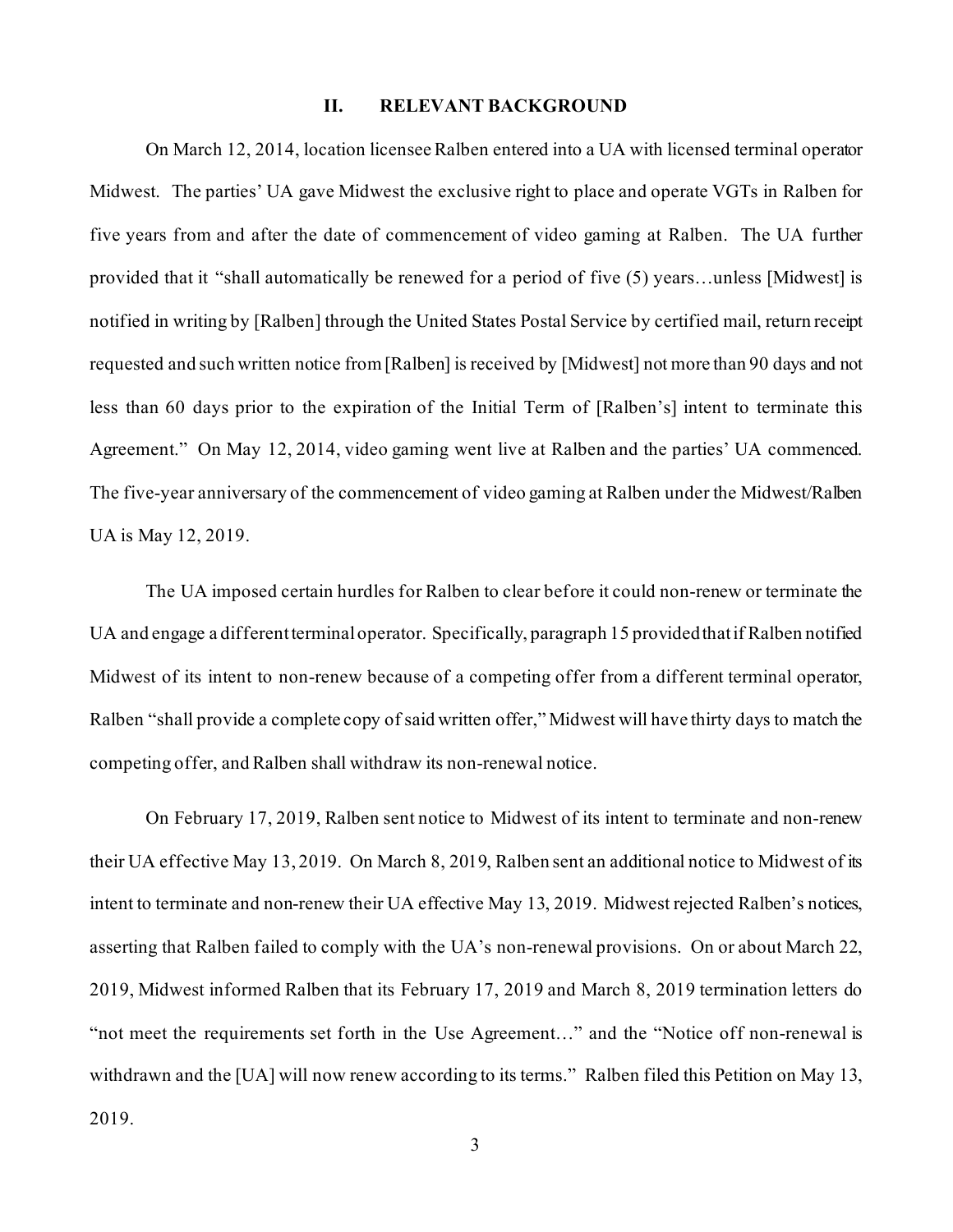#### **III. DISCUSSION**

Ralben asserts that it properly terminated its UA with Midwest, effective May 13, 2019. Midwest disagrees and responds that: (1) the Board lacks jurisdiction over this matter; (2) Ralben failed to properly terminate its agreement with Midwest; and (3) Ralben's failure to properly terminate the UA resulted in an automatic renewal of the UA for an additional five-year period through May 13, 2024. The parties' respective arguments are addressed below.

#### **A. Midwest's Jurisdictional Challenge**

Midwest first contends that the Board lacks jurisdiction over this dispute. Midwest is wrong and ignores the Board's exclusive authority to resolve this matter under the VGA, Board Rules, and binding Illinois Supreme Court precedent. Our analysis begins by recognizing the well-settled principle that there is no Illinois common law right to engage in or profit from gambling through contract or otherwise. *E.g., Wild*, 2016 IL 119870 ¶ 26 (internal citations omitted). The VGA, "which legalized the use of video gaming terminals under certain limited circumstances, is an exception to the general prohibition against gambling." *Id*. The Illinois Supreme Court made clear in *Wild* that the Board has exclusive, original jurisdiction to determine the validity and enforceability of any agreements that purport to control placement and operation of VGTs in Illinois. *Id.* ¶ 42.

VGTs may be placed only in a licensed establishment that has entered into a written "use agreement" with a licensed terminal operator. 230 ILCS 40/25(e). A use agreement is a contract between a licensed terminal operator and a licensed establishment that provides the terms and conditions for placing and operating VGTs at that establishment. 11 Ill. Adm. Code 1800.110. The Board's Rules establish minimum standards for use agreements. 11 Ill. Adm. Code 1800.320. Among other things, and relevant to the instant dispute, Video Gaming Rule 320(b)(1)(D) expressly provides the Board with the authority to decide whether a renewal provision in a use agreement "poses such obstacles against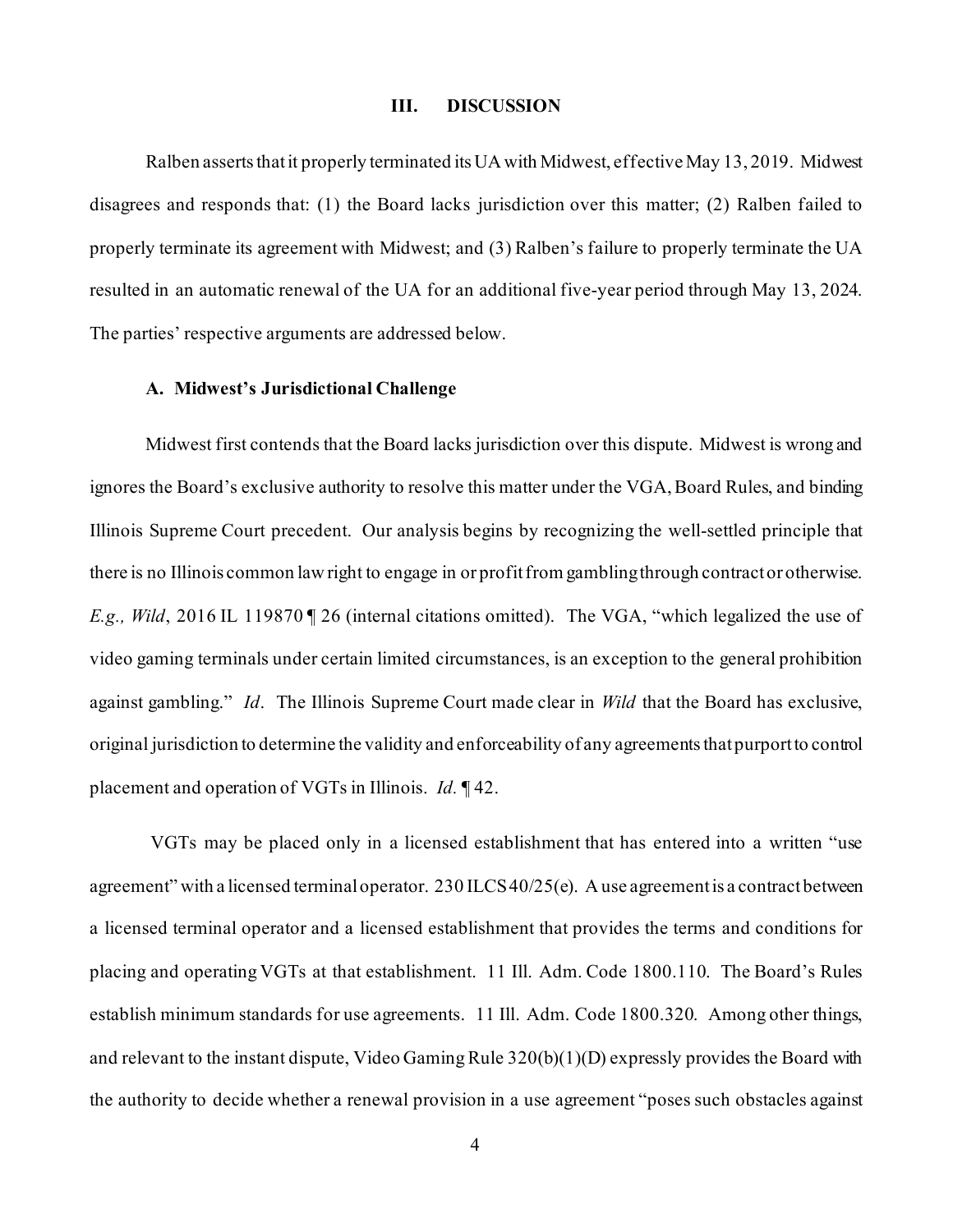non-renewal, or confusion for non-renewal, as to constitute an undue burden" on the licensed establishment. 11 Ill. Adm. Code 1800.320(b)(1)(D). Thus, and contrary to Midwest's assertion, the Board has exclusive jurisdiction to decide this Petition.

### **B. The Midwest/Ralben Use Agreement**

Having disposed of Midwest's jurisdictional challenge, we next address whether the non-renewal provisions of the Midwest/Ralben UA constitute an undue burden on Ralben under Rule 320(b)(1)(D). The Board expressed a policy preference to promote a level playing field between licensed establishments and licensed terminal operators in matters of UA renewals and terminations when it adopted Rule  $320(b)(1)(D)$ . Rule  $320(b)(1)(D)$  and the policy it articulates flow directly from the Board's statutory authority over video gaming and to issue rules to "prevent practices detrimental to the public interest and promote the best interests of video gaming." 230 ILCS 40/78(a)(3); *cf. Windy City Promotions, LLC v. Illinois Gaming Board,* 87 N.E.3d 915 at 922 (affirming the Board's authority to adopt interpretive rules).

The Board's inquiry under Rule  $320(b)(1)(D)$  is whether the renewal provision in the Midwest/Ralben UA "poses such obstacles against non-renewal, or confusion about the procedures for non-renewal, as to constitute an undue burden on the licensed video gaming location that has entered into the provision." 11 Ill. Admin. Code 1800.320(b)(1)(D). First, there is no dispute that Ralben delivered its February 17, 2019 and March 8, 2019 non-renewal notices to Midwest "not more than 90 days and not less than 60 days prior" to May 12, 2019 as required by the Midwest/Ralben UA. As such, the only dispute here is whether Ralben failed to comply with paragraph 15, and if so, whether that failure precludes Ralben from terminating the UA. Paragraph 15 states in its entirety:

> In the event that Establishment notifies Terminal Operator that Establishment will not renew this Agreement, at the expiration of its term according to the requirements in Section 14 and such non-renewal is a result of a competing offer from another entity or individual to provide VGTs similar in form or function to the VGTs provided by Terminal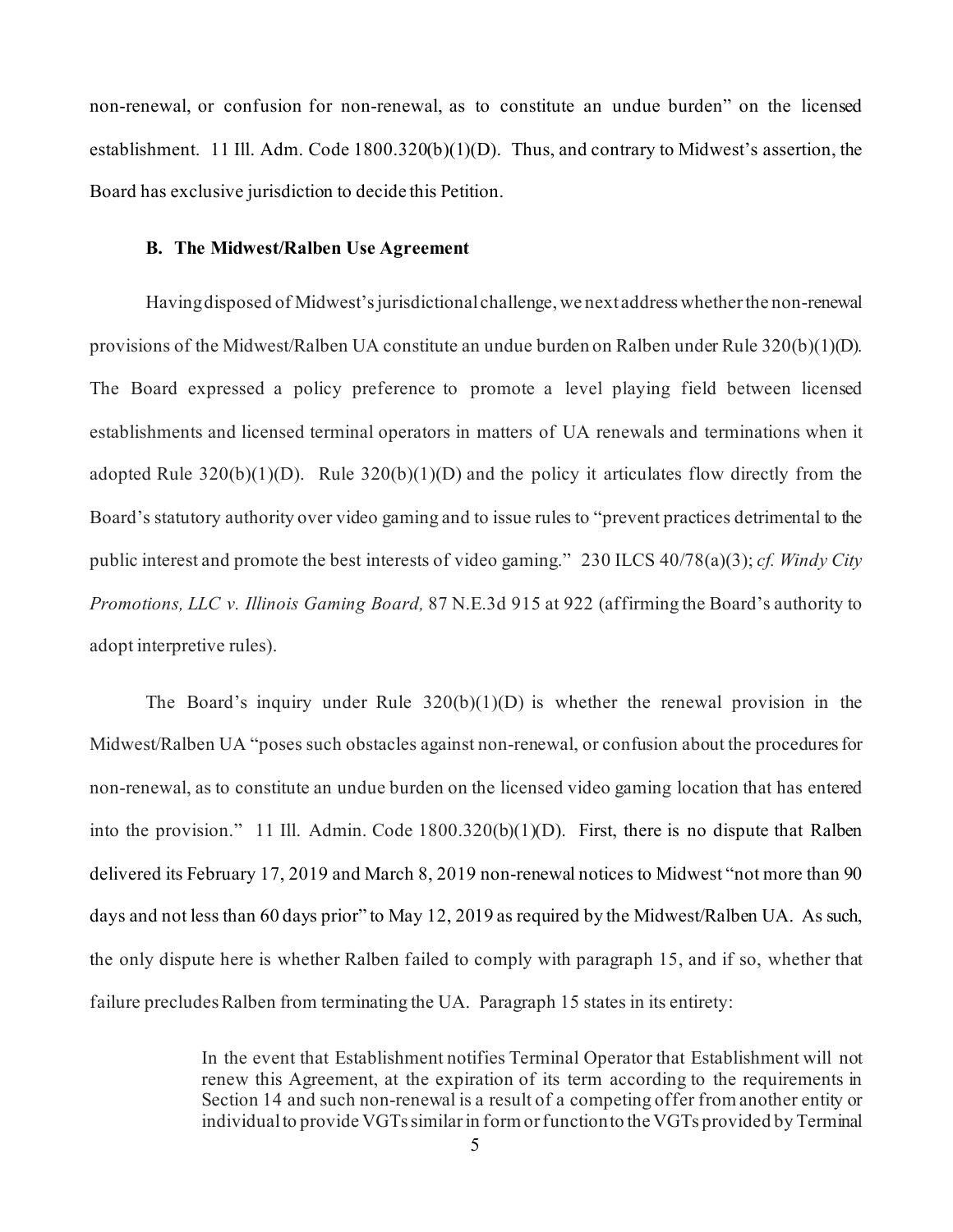Operator, Establishment shall provide a complete copy of said written competing offer that must include all terms (specifically including, but not limited to, game manufacturer, game program version, cabinet specifications, any item(s), game(s) and/or term(s) that are perceived by Establishment to be an improvement as compared to the items, games and terms provided by Terminal Operator, name of proposed new terminal operator and principal owner, name of the person who provided a representative of Establishment with the competing offer, the date a representative of Establishment was initially solicited by a representative of the proposed new terminal operator and the date the competing offer was provided to a representative of Establishment) to Terminal Operator attached to the notice of non-renewal from Establishment. Terminal Operator shall have thirty (30) days from receipt of notice of non-renewal, as per the terms of Section 14, to match the material terms of any competing offer in form and function and Establishment shall withdraw its notice of non-renewal. This Agreement shall continue in full force and effect if Terminal Operator files suit or pursues arbitration to determine the validity of a competing offer received by Terminal Operator.

This paragraph—which Midwest authored—mandates Ralben to provide such robust and specific information as to effectively bar Ralben's ability to end the parties' UA. Midwest created a labyrinth that trapped Ralben in this contract with the above paragraph. Midwest argues that to comply with this provision Ralben merely needed to take the "simple step" of identifying "material terms of any competing offer, and if [Ralben] received a competing written offer, send the specific terms…and a copy of that written offer with the notice." (Respondent's Brief, ¶ 5.) Ralben could not comply with paragraph 15 because it did not receive a competing offer from a different terminal operator. (Affidavit of William Bentley, President of Ralben, ¶ 6-7.) Midwest's attempts to demand a nonexistent competing offer imposes such obstacles against non-renewal as to constitute an undue burden on Ralben to terminate under Rule 320(b)(1)(D). Midwest's attempted unreasonable enforcement is detrimental to the best interests of Illinois video gaming and contravene the Board's policy against such practices. Accordingly, Board action is necessary and appropriate under Rule 320(b)(10).

Moreover, even if Ralben had received a competing offer from a different terminal operator, Ralben's path out of this contractual maze is not as simple or straightforward as Midwest portrays. In fact, the UA demands that Ralben produce a burdensome list of detailed information for Midwest' approval. Specifically, paragraph 15 provides that for Ralben to successfully submit a "complete copy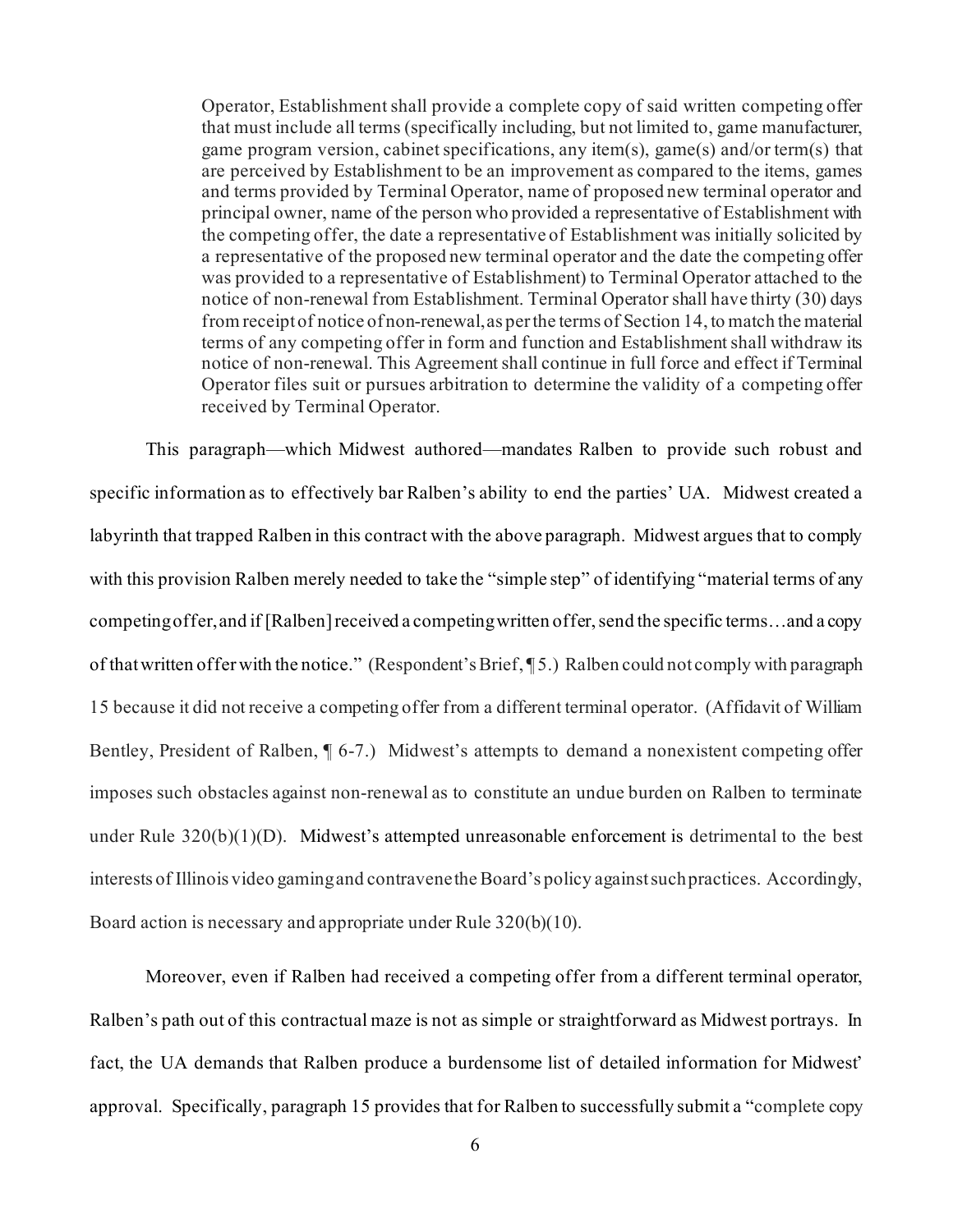of said written competing offer [from a different terminal operator]" Ralben "must include all terms (specifically including, **but not limited to**, game manufacturer, game program version, cabinet specifications, any item(s), game(s) and/or term(s) that are perceived by Establishment to be an improvement as compared to the items, games and terms provided by Terminal Operator, name of proposed new terminal operator and principal owner, name of the person who provided a representative of Establishment with the competing offer, the date a representative of Establishment was initially solicited by a representative of the proposed new terminal operator and the date the competing offer was provided to a representative of Establishment)…." (Emphasis added.)

The level of unacceptable specificity Ralben must provide is almost unattainable even if the Board does not consider the open-ended discretion given Midwest to evaluate the completeness of Ralben's termination notice. For example, paragraph 15 requires Ralben to identify the date it was solicited by its would-be terminal operator. In other words, if Ralben received a call from a potential terminal operator it bears a burden to record the date of the call because at some time in the future *if* Ralben wishes to pursue a UA with that terminal operator it is required to provide Midwest with the date of that initial solicitation. Additionally, if Midwest employs the "but not limited to" language in paragraph 15 it could, at its sole discretion, find any copy of a written competing offer deficient. For example, the above requires the date a representative of Ralben was initially solicited but does not specify the medium of the solicitation. Midwest, at its sole discretion, could reject Ralben's submission of a written competing offer because it failed to include this non-specified piece of information.

Paragraph 15, through both the specificity and open-endedness of its language and terms, would impose such obstacles against non-renewal as to constitute an undue burden on Ralben to terminate under Rule 320(b)(1)(D). Accordingly, Board action would be necessary and appropriate under Rule  $320(b)(10)$ .